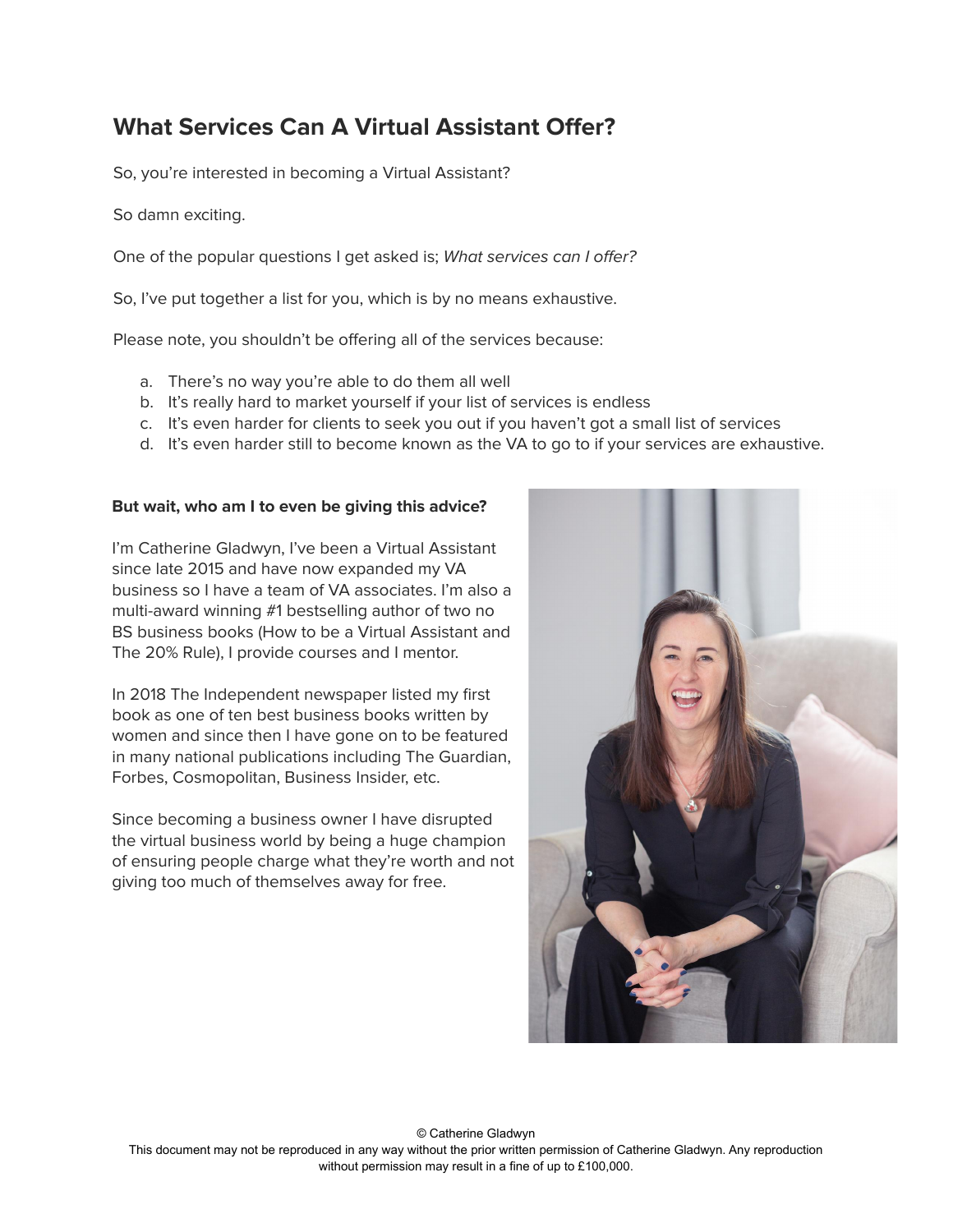#### **You might feel more reassured knowing that:**

I trained as an FE lecturer in 2001. Training as a lecturer is one of the best ways to learn how to guide people and impart knowledge in such a way that you cater for many different ways of receiving information and being understanding of others lives.

Management – I successfully managed a team of 11 administrators at one of England's biggest charities. No one died.

Adversity – As well as the recurring brain tumour I also live every day with Addison's disease. I know that life sometimes gets in the way and also know the importance of ensuring your business is sustainable after having to have months off in 2019, 2021 and 2022 for tumours three, four and five to be removed.

I want to show people - YOU - it is possible to change your direction and build a happier, healthier working life, no matter how impossible it might seem.

Right, let's crack on…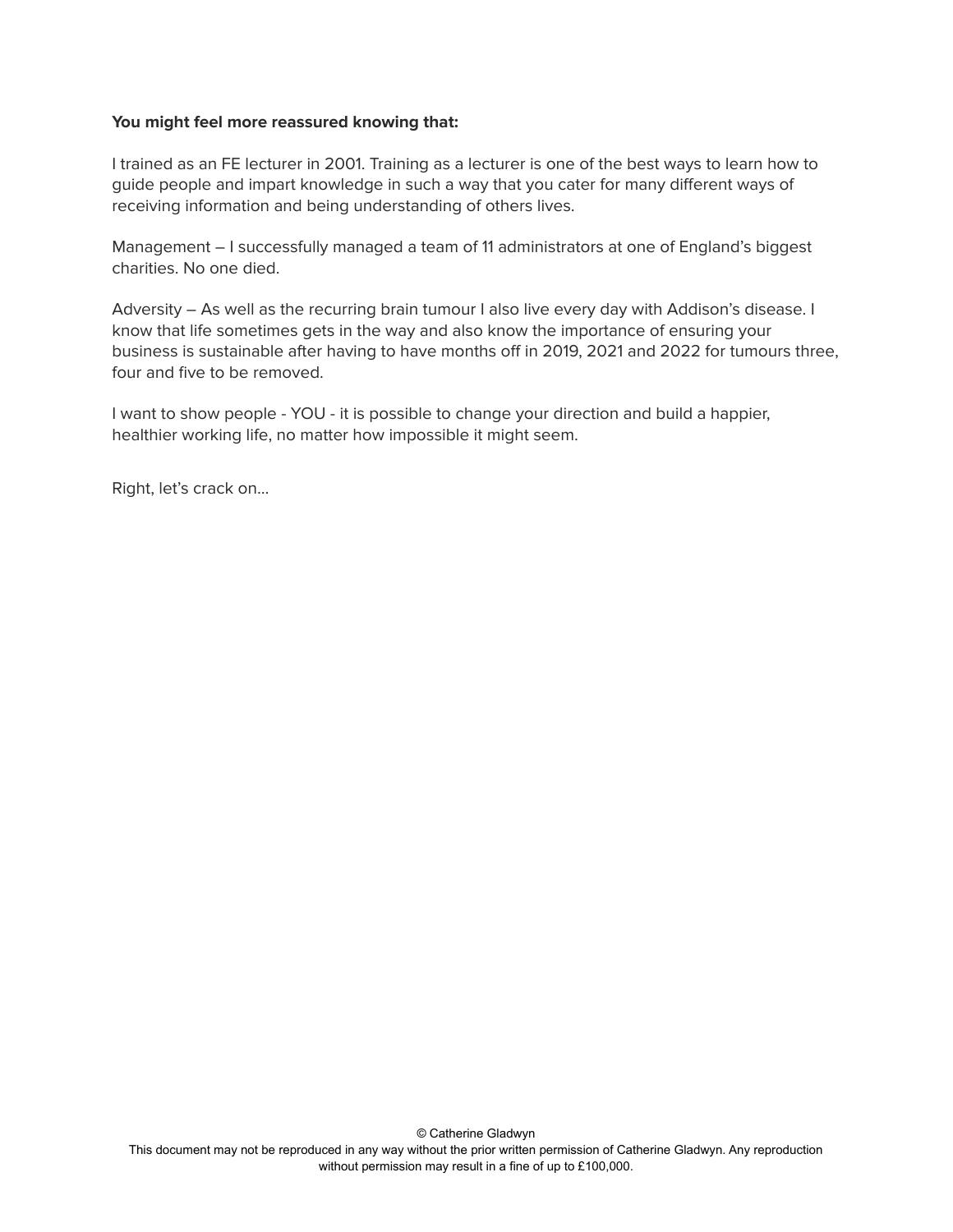# **What Services Can A Virtual Assistant Offer?**

Remember, this list is by no means exhaustive.

# **Traditional PA / EA Support**

Diary management Inbox support (this could be daily, weekly, monthly or just during the client's holidays) Travel planning and booking Gate keeping Call handling Typing – transcription and copy typing Presentation creation File management (Google Drive, OneDrive, etc) Sourcing gifts Minute taking (yes, virtually!) File and folder creation Managing client profiles / files

#### **Operations**

Management of client's employees / other freelancers Create systems and processes Create process manuals Management of client onboarding process Management of end of client work

#### **Events (in person and virtually)**

Sourcing speakers for events Event planning (food, transport, venue, etc) Event management Creating speaker packs Liaising with speakers, attendees and press Managing ticket sales Supporting the host on the day Liaising with all involved (re sound, software, etc) Webinar set up and support

#### **Documents**

Spreadsheet creation and maintenance Database set up Document creation Template creation Powerpoint presentation Database set up Database management Data Entry Creation of surveys and monitoring responses PDF creation

© Catherine Gladwyn This document may not be reproduced in any way without the prior written permission of Catherine Gladwyn. Any reproduction without permission may result in a fine of up to £100,000.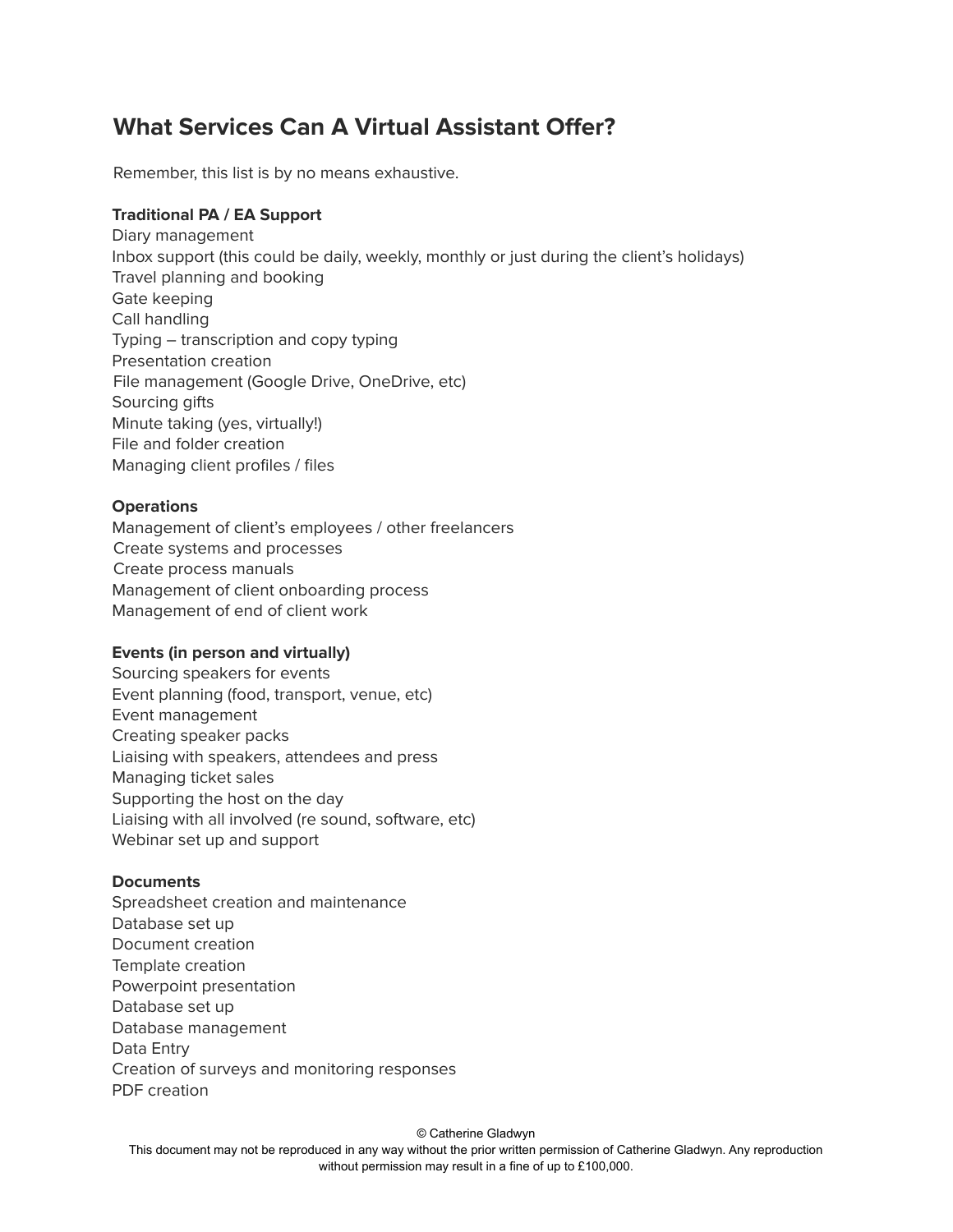# **Proofreading**

#### **Bookkeeping**

Sending invoices Following up on quotes Chasing payments Monitoring outstanding invoices and keeping client informed Reconciling accounts Keeping receipts and invoices safe ready for the accountant Managing and monitoring expenses

#### **Social Media Support**

Creating social media graphics Monitoring comments on social media accounts Replying to comments on client's behalf Monitoring social media inboxes Replying to messages received via social media Community management Maintaining social media accounts Writing posts on behalf of client

#### **YouTube**

Editing videos Checking captions and editing where applicable Uploading videos Creating graphics

#### **Podcasts**

Managing release schedule Uploading recordings Helping to promote Typing show notes

#### **Websites (WordPress)**

Writing blog posts Uploading blog posts Adding SEO details Updating Plugins Updating pages Creating websites

#### **Research**

Competitor analysis Mystery shopping (yes, again, virtually) Research on market trends